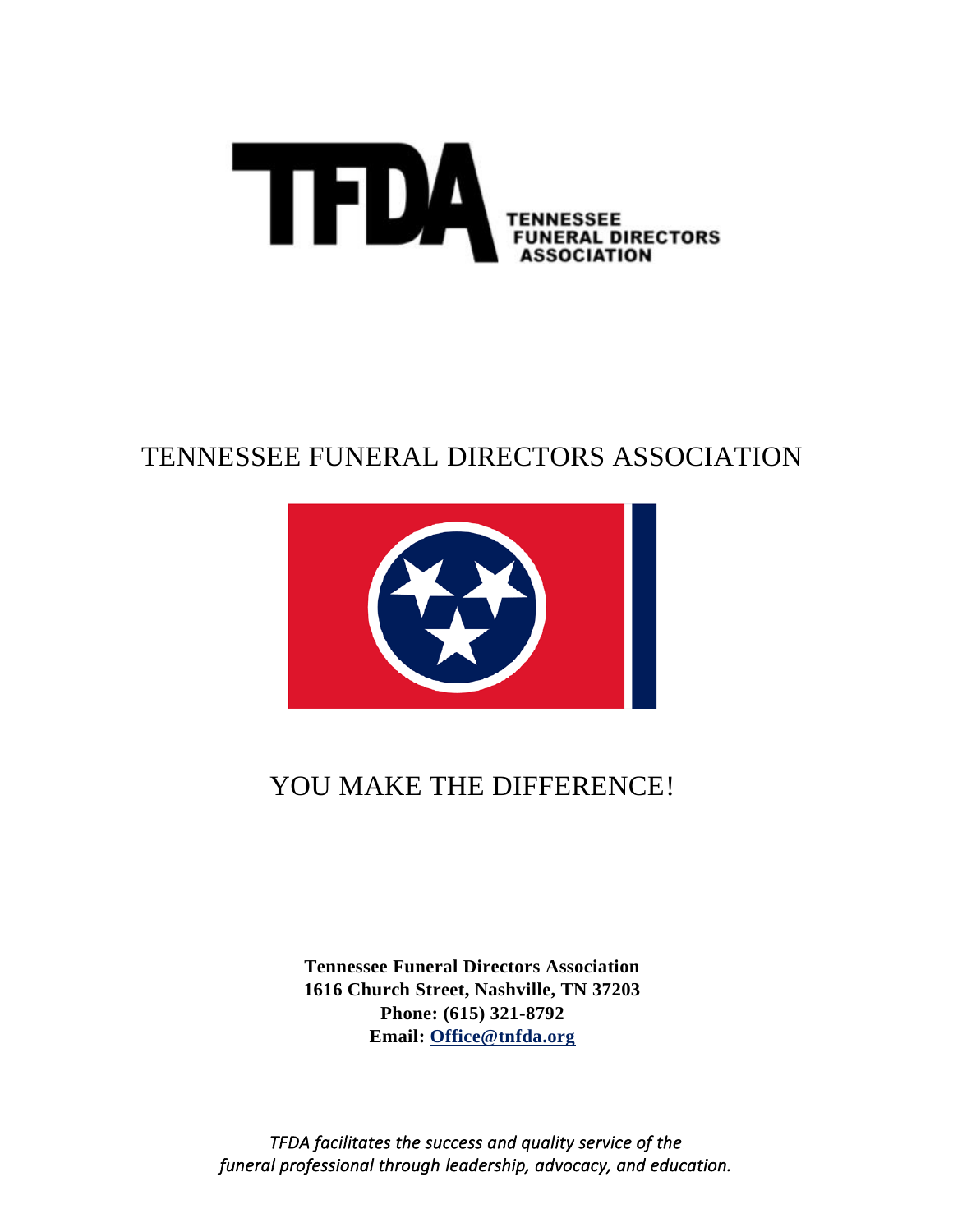

#### **2022 TFDA Membership Form Please Complete One Form Per Location Contact Information:**

**TN Establishment License #: \_\_\_\_\_\_\_\_\_\_\_ Firm/Individual Name: \_\_\_\_\_\_\_\_\_\_\_\_\_\_\_\_\_\_\_\_\_\_\_\_\_\_\_\_\_\_\_\_\_\_\_\_\_\_\_\_\_\_\_\_\_\_\_\_\_\_\_\_\_\_\_\_\_\_\_\_\_\_\_\_\_\_ Owner:\_\_\_\_\_\_\_\_\_\_\_\_\_\_\_\_\_\_\_\_\_\_\_\_\_\_\_\_\_\_\_\_\_\_Manager:\_\_\_\_\_\_\_\_\_\_\_\_\_\_\_\_\_\_\_\_\_\_\_\_\_\_\_\_\_\_\_\_\_\_\_\_\_\_ Mailing Address: (Street or P.O. Box) (City) (State) (Zip) Phone:\_\_\_\_\_\_\_\_\_\_\_\_\_\_\_\_\_\_\_\_\_\_ Fax:\_\_\_\_\_\_\_\_\_\_\_\_\_\_\_\_\_\_\_\_\_\_ Website:\_\_\_\_\_\_\_\_\_\_\_\_\_\_\_\_\_\_\_\_\_\_\_\_\_ State Representative: \_\_\_\_\_\_\_\_\_\_\_\_\_\_\_\_\_\_\_\_\_\_\_\_State Senator: \_\_\_\_\_\_\_\_\_\_\_\_\_\_\_\_\_\_\_\_\_\_\_\_\_\_\_\_\_\_\_\_** It is the mission of TFDA to provide maximum value to dues paying members. In order to achieve this goal, TFDA is asking for the names of all member firm employees (licensed and non-licensed) who would participate in TFDA

sponsored events, i.e. Annual Convention and District Meetings. These employees will be issued a TFDA Membership Card in order to gain admittance to such functions.

If any employee would like to receive emails directly from the TFDA office, please include their email address. **(Please update all employees email addresses)**

| Name:       | Email: Note and the set of the set of the set of the set of the set of the set of the set of the set of the set of the set of the set of the set of the set of the set of the set of the set of the set of the set of the set |
|-------------|-------------------------------------------------------------------------------------------------------------------------------------------------------------------------------------------------------------------------------|
|             |                                                                                                                                                                                                                               |
|             | Email: <u>Email:</u>                                                                                                                                                                                                          |
|             |                                                                                                                                                                                                                               |
| Name: Name: |                                                                                                                                                                                                                               |
|             |                                                                                                                                                                                                                               |
|             | Email: 2008 - 2014 - 2022 - 2022 - 2022 - 2022 - 2022 - 2022 - 2022 - 2022 - 2022 - 2022 - 2022 - 2022 - 2022                                                                                                                 |

*TFDA facilitates the success and quality service of the funeral professional through leadership, advocacy, and education.*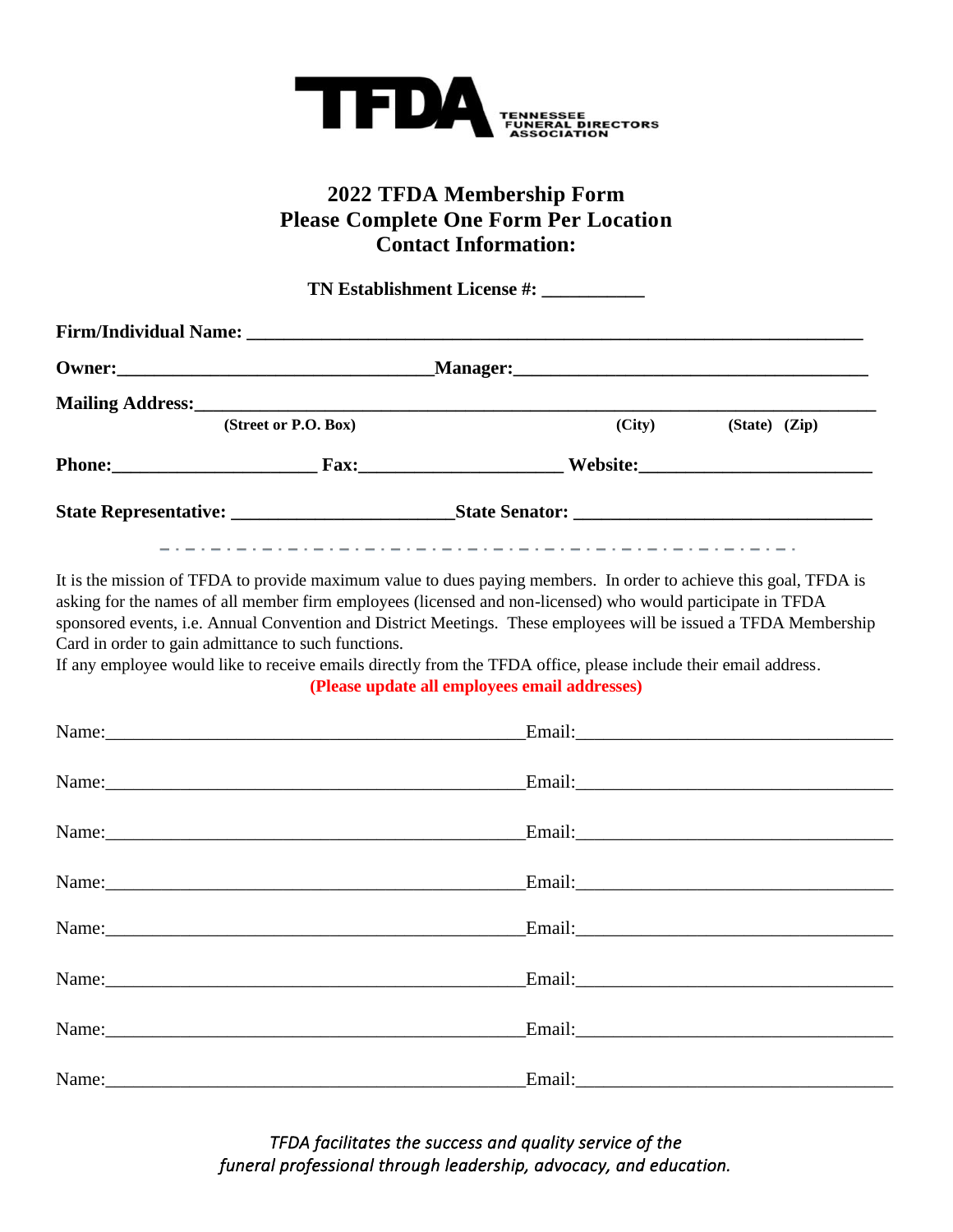

#### **Membership Categories**

**Firm Membership Category (Voting):** Provides full membership for owners and employees of the firm.

**Individual Membership Category (Non-Voting):** The Individual Member applies to any licensed funeral director/embalmer employed by a non-member firm

**Associate Supply Firm Category (Non-Voting):** Corporations associated with funeral service who are not directly or actively engaged in the funeral service profession.

| <b>Dues Category Based on 2021</b>                                                          | By             | <b>After</b>            |                   |
|---------------------------------------------------------------------------------------------|----------------|-------------------------|-------------------|
| <b>Death Certificates Filed</b>                                                             | January 31,    | <b>January 31, 2022</b> | <b>Amount Due</b> |
|                                                                                             | 2022           |                         |                   |
| 1-49 Death Certificates Filed                                                               | \$502.00       | \$526.00                |                   |
| 50 - 99 Death Certificates Filed                                                            | \$661.00       | \$694.00                |                   |
| 100 - 199 Death Certificates Filed                                                          | \$915.00       | \$941.00                |                   |
| 200 - 299 Death Certificates Filed                                                          | \$1,099.00     | \$1,158.00              |                   |
| 300 - 499 Death Certificates Filed                                                          | \$1,378.00     | \$1,447.00              |                   |
| Over 500 Death Certificates Filed                                                           | \$1,961.00     | \$2,059.00              |                   |
| *Individual Membership - VOTING                                                             | \$502.00       | \$524.00                |                   |
| **Individual Membership - NON-VOTING                                                        | \$120.00       | \$120.00                |                   |
| TFDA Past President - Voting Membership                                                     | \$200.00       | \$200.00                |                   |
| Associated Supply Firm - Non-Voting                                                         | \$502.00       | \$526.00                |                   |
| Legislative Donation—In Support of TFDA Legislative<br>Efforts - See Donation Levels below. | \$250.00       |                         |                   |
| (non-tax deductible)                                                                        | Suggested Amt. |                         |                   |
| <b>Total Amount</b>                                                                         |                |                         | \$                |

| <b>2022 TFDA Legislative Donation Levels</b> |                       |  |  |  |
|----------------------------------------------|-----------------------|--|--|--|
| Platinum                                     | Above \$250.00        |  |  |  |
| Gold                                         | \$150.00 to \$200.00  |  |  |  |
| Silver                                       | \$100.00 to \$149.00  |  |  |  |
| <b>Bronze</b>                                | <b>Below \$100.00</b> |  |  |  |

*\*Any individual associated with a non-member firm, or non-active licensees* 

*\*\*Individual membership applies only to licensed funeral directors and/or embalmers employed by non TFDA member firms, or licensees currently not employed in the funeral profession. Anyone holding the authority to authorize paying dues for the establishment is ineligible to be a TFDA individual membership. Dues must be paid by applicant's personal check or personal credit card. In no event shall any mailing to an individual member be sent to the address of a non-member funeral establishment, email address, or P.O. Box. All applications for individual membership are subject to approval by the TFDA Board of Directors.* 

> *TFDA facilitates the success and quality service of the funeral professional through leadership, advocacy, and education.*